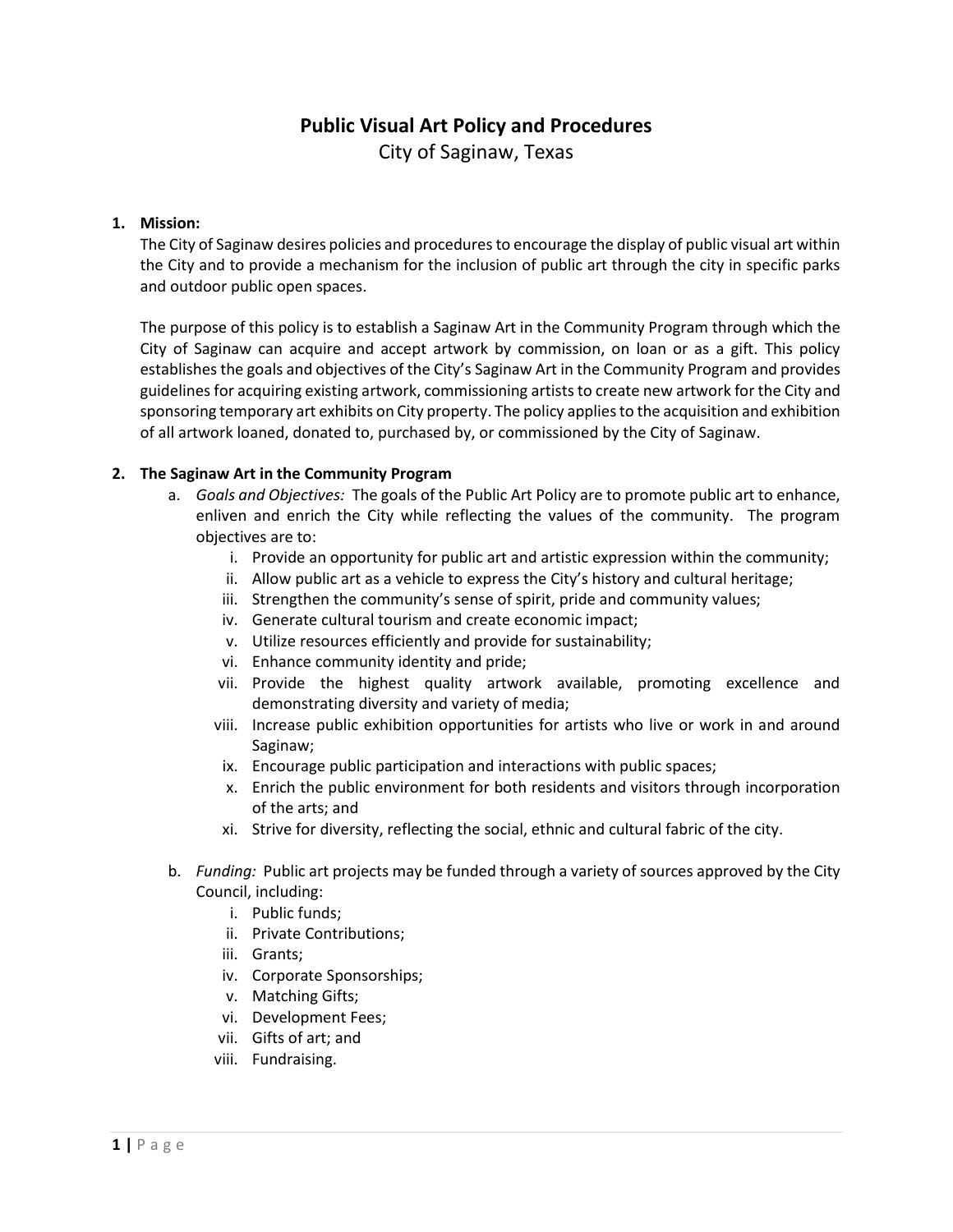- c. *Administration:* The Keep Saginaw Beautiful Committee (KSB) shall administer the Saginaw Art in the Community Program, coordinating with other City agencies and committees as necessary. KSB will:
	- i. Participate in identifying and developing possible public art sites for City Council approval;
	- ii. Draft and distribute Calls for Artists, stating project goals and site plan;
	- iii. Convene Art Selection Panels as needed;
	- iv. Participate in all City Council meetings where public art is discussed;
	- v. Prepare and monitor all tracking documents, including artist records, art inventories, and contracts;
	- vi. Coordinate all physical and logistical components of artwork installations;
	- vii. Coordinate preparation of all necessary signage, including identification labels and/or plaques;
	- viii. Coordinate publicity and media attention for artwork installations;
	- ix. Serve as a conduit between artists, project and building managers, City staff and others as necessary to ensure a trouble-free flow;
	- x. Serve as resource, guide, and counsel to the City Council and City staff regarding all issues related to the Saginaw Art in the Community Program;
	- xi. Present an annual report to the City Council on the Saginaw Art in the Community Program accomplishments of the prior year and plans for the coming year; and
	- xii. Conduct a bi-annual review during odd years of all holdings in the art collections. During this review KSB will:
		- 1. Inventory the collection;
		- 2. Examine the condition of each piece to determine any restoration or preservation needs; and
		- 3. Examine the display or storage conditions of each piece.
- d. *Maintenance, Protection, and Display of Artwork:* The City will be responsible for the proper maintenance, protection, and display of all artwork accepted by the City as part of the Saginaw Art in the Community Program. These activities will be conducted in accordance with any written instructions provided by the artist/donor at the time of delivery of the work to the extent feasible. In fulfilling these duties, the City will:
	- i. Exert reasonable efforts to protect the artwork from theft, vandalism, and other damages;
	- ii. Maintain insurance policies providing coverage for theft vandalism, or other damages to the artwork;
	- iii. Exert reasonable efforts to ensure that acquired artwork is available for public viewing - and when available for public viewing, displayed in an appropriate and respectful manner; and
	- iv. Provide official acknowledgement of receipt of artwork to artist or donor.
	- v. The City will not intentionally destroy, damage, alter, modify, or otherwise change a piece of artwork accepted by the City as part of the Saginaw Art in the Community Program. If any alteration occurs after receipt of the work by the City, the artist has the right to request that the work no longer be represented to be the work of the artist.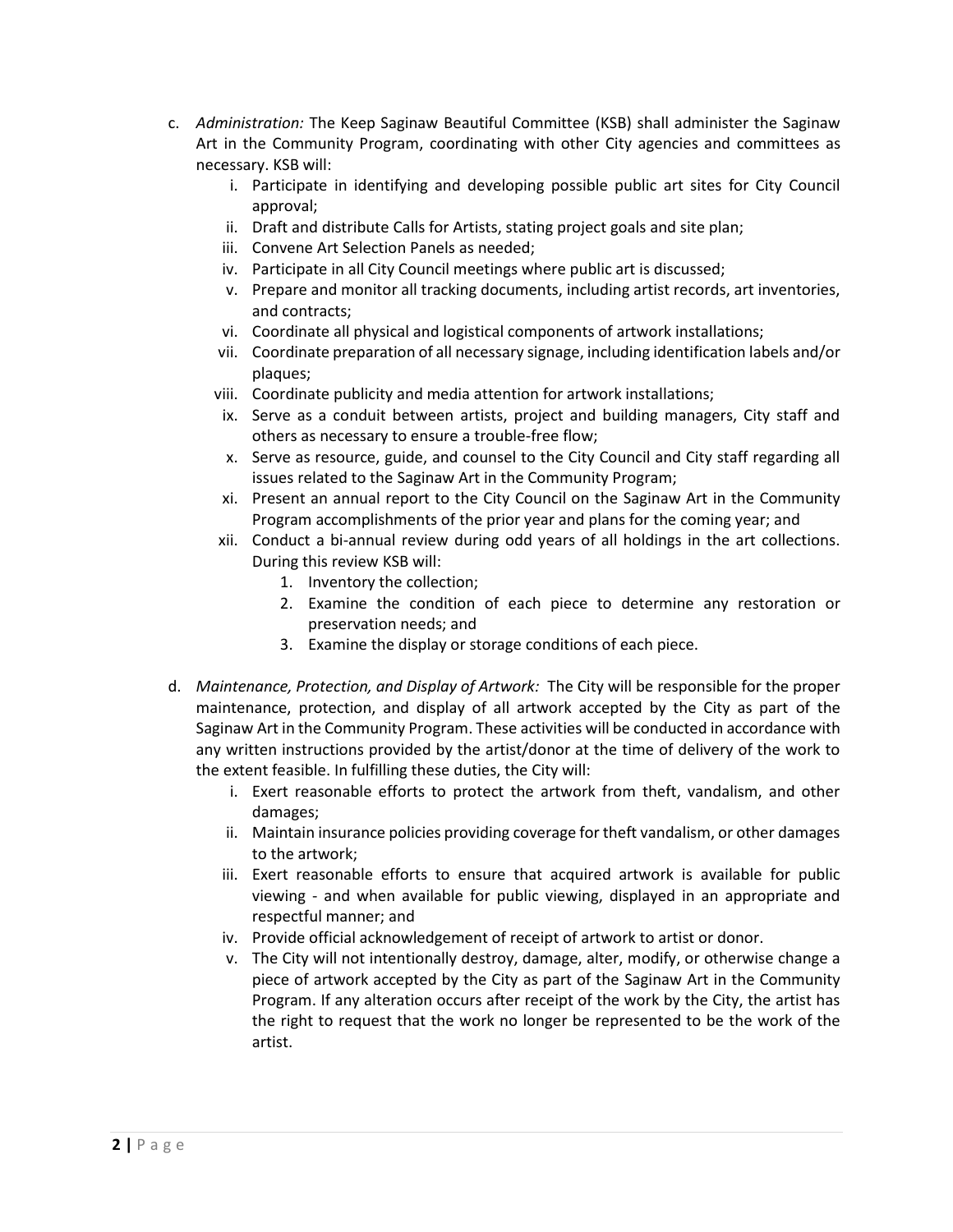- e. *Types of Projects*
	- i. PUBLIC ART COMMISSIONED BY THE CITY: From time‐to‐time, the City may desire to commission public art projects. Any art projects initiated by the City shall follow the process for review as outlined in these policies and procedures.
	- ii. DONATIONS OR LOANS OF ARTWORK: The City provides an opportunity for donation or loans of artwork for display on public property. Any individual, group, or corporation interested in donating or loaning artwork for display shall follow the policies and procedures outlined in this document. Any donations or loans must occur under the following terms:
		- 1. All donations and loans shall be reviewed by the City of Saginaw and approved
		- 2. As part of the approval process, the owner or owner's representative of the project will be required to enter into an Art Display Agreement. This agreement shall outline the length of the loan or statement of donation, location, maintenance requirements, cost responsibility, insurance, value of artwork, installation and removal responsibility, and other items not specifically mentioned. If ongoing maintenance requirements, cost responsibility, or other obligations are the burden of the owner or owner's representative, then the sustainability of the owner or owner's representative shall be added as a condition of review.
		- 3. All siting decisions shall be made by the City Council, with input from the KSB.
		- 4. All donated works become part of the City's art collection and, as such, may be relocated or removed from display at any time.

## **3. Process for Review**

- a. *Review/Approval Process:* Applications for public review must meet the submission requirements outlined below. Once an application is received by the City, it will be scheduled for an upcoming KSB meeting when agenda time is available. Then if approved, it will be scheduled for an upcoming City Council meeting when agenda time is available. It is anticipated that this process should take between 31‐60 days, but may take longer as needed. The review process shall be as follows:
	- i. The application and its contents shall be forwarded to the KSB.
	- ii. The KSB Committee shall convene a meeting and provide a recommendation regarding the application to the City Council. The recommendation shall include all of the comments received during the review period and a summary of the recommendations.
	- iii. Acceptance of the application by the KSB. The KSB shall review the application and direct staff to proceed with the review procedures.
	- iv. The application / project will be scheduled for an upcoming City Council meeting for review and potential approval.
	- v. The City Council shall review the application and recommendation from the KSB to make a final decision on the application.
	- vi. Conflict of Interest Statement: In no event shall the application or representative of the applicant be part of the KSB committee.
- b. *Submission Requirements:* Applications will not be deemed acceptable unless accompanied with the following information:
	- i. A photo, drawing or sketch of the art piece.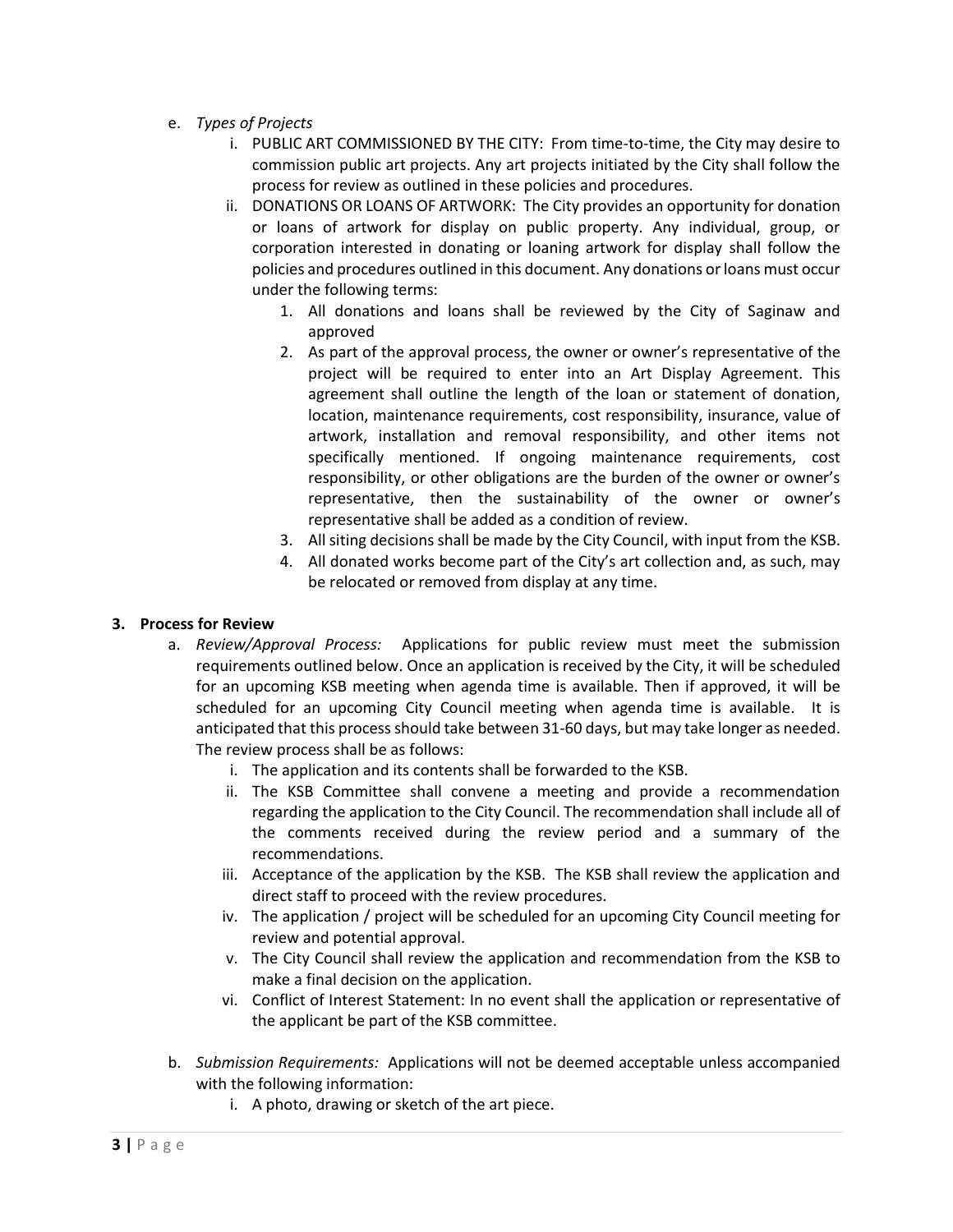- ii. Estimated cost of construction and design and proposed funding sources.
- iii. Description of the materials used to create structure including materials needed to display/secure the structure.
- iv. Dimension of the structure including appropriate base materials needed.
- v. Description, including materials, dimensions, working and location, of interpretive signage for the structure.
- vi. Statement of regarding relationship to proposed site including aesthetic, cultural or historic ties.
- vii. An estimate of design lifespan of the structure and potential annual maintenance needed to maintain structural integrity.
- viii. Statement as to whether the work is unique or duplicates other work.
- ix. Proposed construction methods.
- c. *Guidelines for Review:* The KSB Committee and City Council will consider the following criteria in its review of all art on public parks and open spaces:
	- i. The City's overall collection shall strive for diversity in style, scale, media and artists.
	- ii. If the structure is to be erected outdoors, the physical condition of the structure should be considered in terms of durability in an outdoor setting. Any requirements for immediate or future conservation should be noted.
	- iii. The structure must add interest and meaning to the environment in which it is placed. It must be compatible in scale, material, form and content with its surrounding and for an overall relationship with the site. Structure must conform to any existing Master Plan for the site.
	- iv. The structure must have social, cultural, historical or physical context to the site and/or community, either existing or planned.
	- v. Structures who messages are exclusively religious in nature will not be accepted.
	- vi. Structures whose messages are exclusively political in nature will only be considered if the political message is of historical context.
	- vii. Structures that will provide burdensome maintenance costs on the City, according to its discretion, will not be accepted.
	- viii. Structure shall provide overall artistic merit, creativity, and vision (originality, ambition, connection with people and region, technical competence and craftsmanship).
	- ix. Message and content shall be judged by generally accepted community standards.
	- x. Preference given to work created by local and regional artists.
	- xi. Artist's background and ability.
	- xii. Pertinence to local people, history, events and cultural and ethnic heritage or related to location.
	- xiii. Support and collaboration for the project.
	- xiv. No conflict of interest with funding sources.
	- xv. Clear title of ownership.
	- xvi. Must meet City Codes and Ordinances.
	- xvii. Avoid over‐representation by any one artist.
	- xviii. Prioritized list of sites and localities.
	- xix. Public Safety.
	- xx. Artworks should not block windows or entranceways, nor obstruct normal pedestrian circulation in and out of a building, on a sidewalk or path.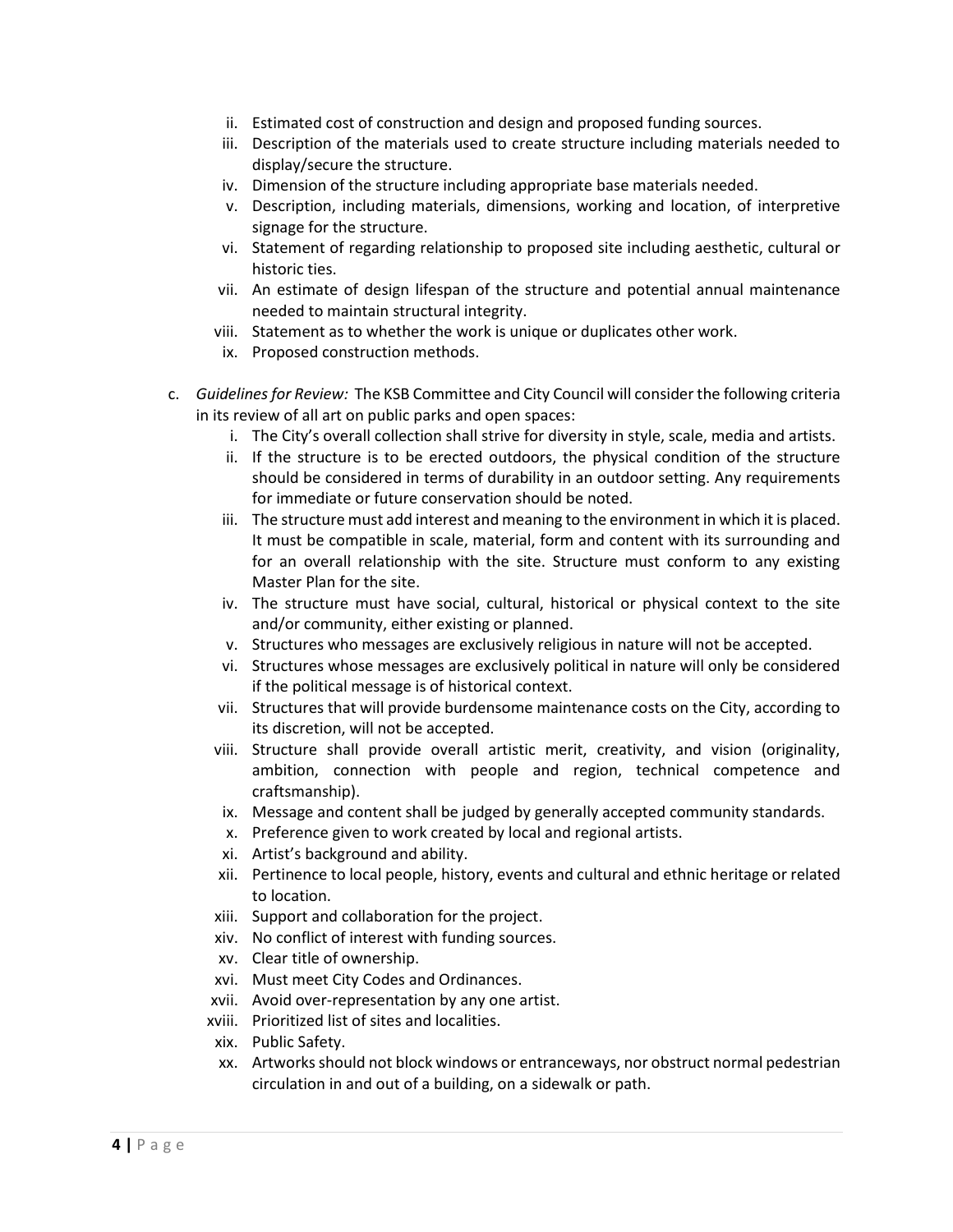xxi. Art should not be placed in a given site if the landscaping and maintenance requirements of that site cannot be met on a long‐term basis.

### **4. Acquisitions:**

The following policies apply to the acquisition of art by the City for the City's permanent art collection: a. *Artist Selection Process*

- i. The KSB serves as the preliminary review, advisory and recommending body for a Public Art project. The City Staff assists the KSB chair in presiding over meetings and overseeing the artist selection process. The KSB interviews and selects an artist to recommend for the project.
- ii. KSB reviews are scheduled in advance and open to observers who wish to attend. The KSB chair or City Staff instructs committee members on the duties and responsibilities relating to the project.
- iii. Committee members should verify that they have no conflict of interest relative to the project. If the KSB cannot reach a consensus on an artist, it takes a vote, with the majority carrying the decision. Each Committee members has one vote, and no Committee members has the right of veto.
- iv. The City Council has final authority to approve the artist and can accept or reject the KSB's recommendation.
- b. *Contractual Agreements:* Upon final approval of the artist by the KSB, the City Staff negotiates with the artist using the City contract developed specifically for this purpose.
- c. *Design Development and Review:* The following process guides the design development and review of a public art project:
	- i. After selection but prior to design development, the artist meets with the KSB or the City Staff to discuss the scope of the project.
	- ii. The artist gathers information and conducts research, solicits community input if appropriate and begins preliminary designs.
	- iii. The KSB or City Staff responds to the artist's draft designs and provides feedback.
	- iv. After the artist has created a fully developed design for the artwork, it may be shared with the public.
	- v. The artist's final design is brought before the City Council prior to the execution of any agreements for fabrication of the design. The City Council is the final authority in the design review stage.
	- vi. The City Staff may hold a final meeting of the KSB to obtain feedback on the process and interview members about lessons learned.
- d. *Project Completion:* At the completion of a project, the following procedures apply to the transfer of project responsibility to the Municipal Art Collection:
	- i. Within 15 days following the completion of the artwork installation, the artist provides a transfer of title document.
	- ii. As a condition of final payment to the artist, the artist must send a letter documenting fabrication methods, artistic intent and routine and cyclical maintenance requirements.
	- iii. Upon project completion, the City Council recommends to the citizens final acceptance of the artwork into the Municipal Art Collection.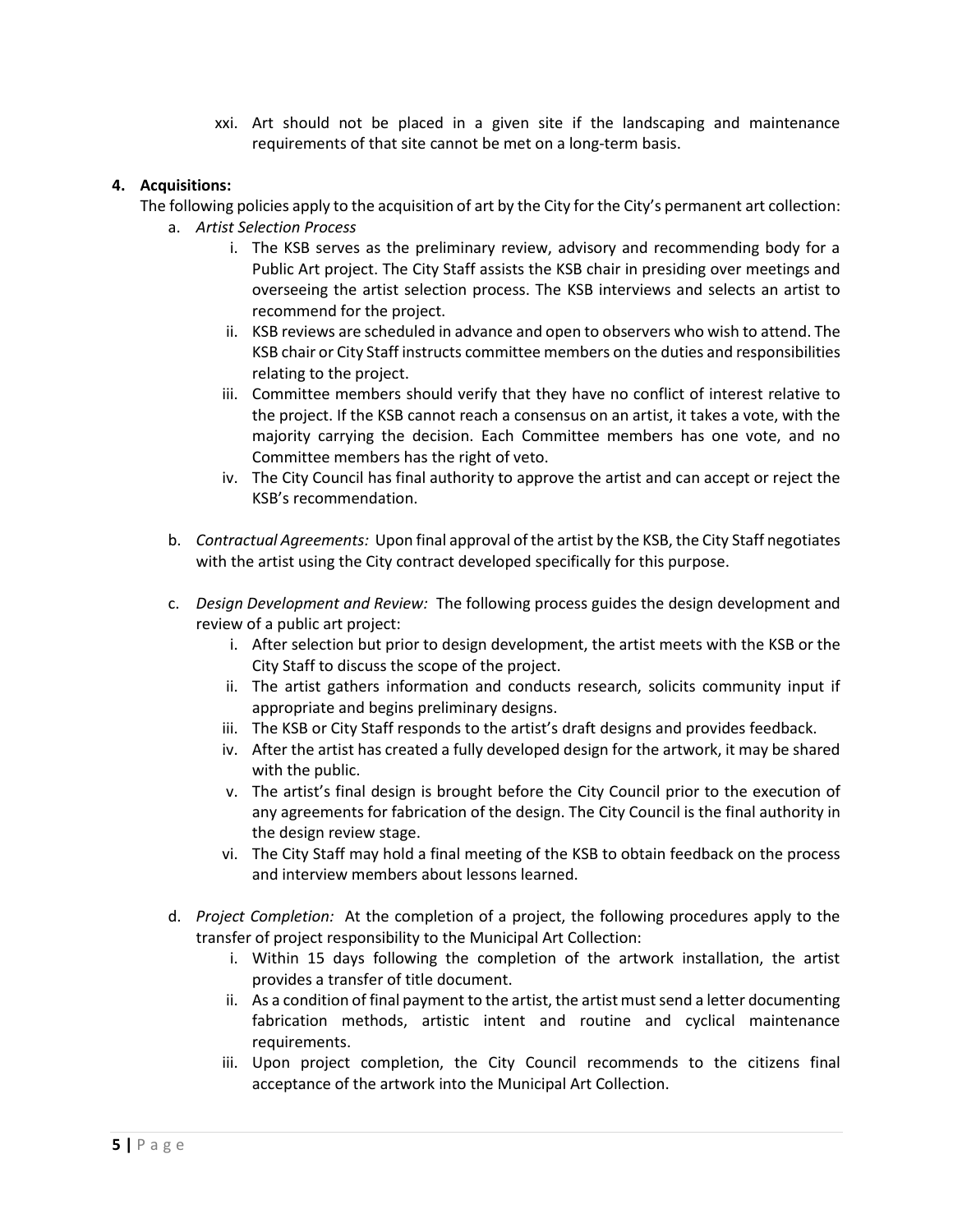- e. *Artwork Selection Criteria:* Artistic integrity and highest quality of aesthetic experience will be the primary considerations in the selection of public art in Saginaw. The following criteria shall be applied by KSB in the selection process:
	- i. MEDIA: All visual art forms and materials consistent with the purpose of acquisition will be considered.
	- ii. QUALITY: Artwork shall be of lasting value and artistic merit that will enhance the City's collection.
	- iii. AUDIENCE: The artwork will be suitable for display to a diverse audience including children. It should enhance its setting and help create a sense of place. The City may not acquire public art that would, when displayed, create a hostile work environment for public employees.
	- iv. STYLE: The artwork should be suitable in scale materials and form for its surroundings, or capable of being suited in a variety of public areas. Artwork selected for the City's collection should advance the purpose specified by KSB at the time an acquisition project is undertaken
	- v. RANGE: Artwork may be functional or non-functional; conceptual or tangible; portable or site-specific; folk art, craft or fine arts; temporarily or permanently installed
	- vi. CONDITION AND PERMANENCE: The artwork will be of materials and method of construction suitable to the setting. Artwork for outdoor exhibition will be resistant to theft, vandalism, weathering, and constructed to avoid extensive maintenance and repair. At the time of acquisition, the artwork will be in good condition or worthy of restoration.
	- vii. TECHNICAL FEASIBILITY: The City will consider only such artwork for commissions those artwork proposals it finds likely to be completed according to design. The City will only select artworks for which it has an immediate location or storage capacity.
	- viii. FISCAL FEASIBILITY: The City will consider only such artworks for which it poses adequate funding for appropriate display, maintenance, insurance and safeguarding. Prior to acceptance of a work, an estimate based upon past experience or knowledge of maintenance expenses associated with the proposed artwork shall be presented to the City Council by KSB in its Acquisition Recommendation.
	- ix. PUBLIC SAFETY: The City will not consider works that the City determines may pose a threat to public safety.
- f. *Acquisition Methods:* Artwork may be acquired by purchase, commission, donation, or longterm loan as follows:
	- i. PURCHASE: When an existing artwork satisfies the selection criteria of the Saginaw Art in the Community Program or a specific public art project, KSB may recommend that the City Council authorize direct purchase of the artwork.
	- ii. COMMISSION: Based on a recommendation from KSB, the City Council may award commissions by competition or invitation. The selected artist would be commissioned to create original work consistent with the artist's proposal. Commissions may be awarded as follows:
		- 1. Juried invitational: Artists may be chosen through a competition, for which selected artists are invited to submit proposals according to criteria established by KSB or the City Council. Such criteria will reasonably expedite the goals of the competition without unduly excluding qualified participation.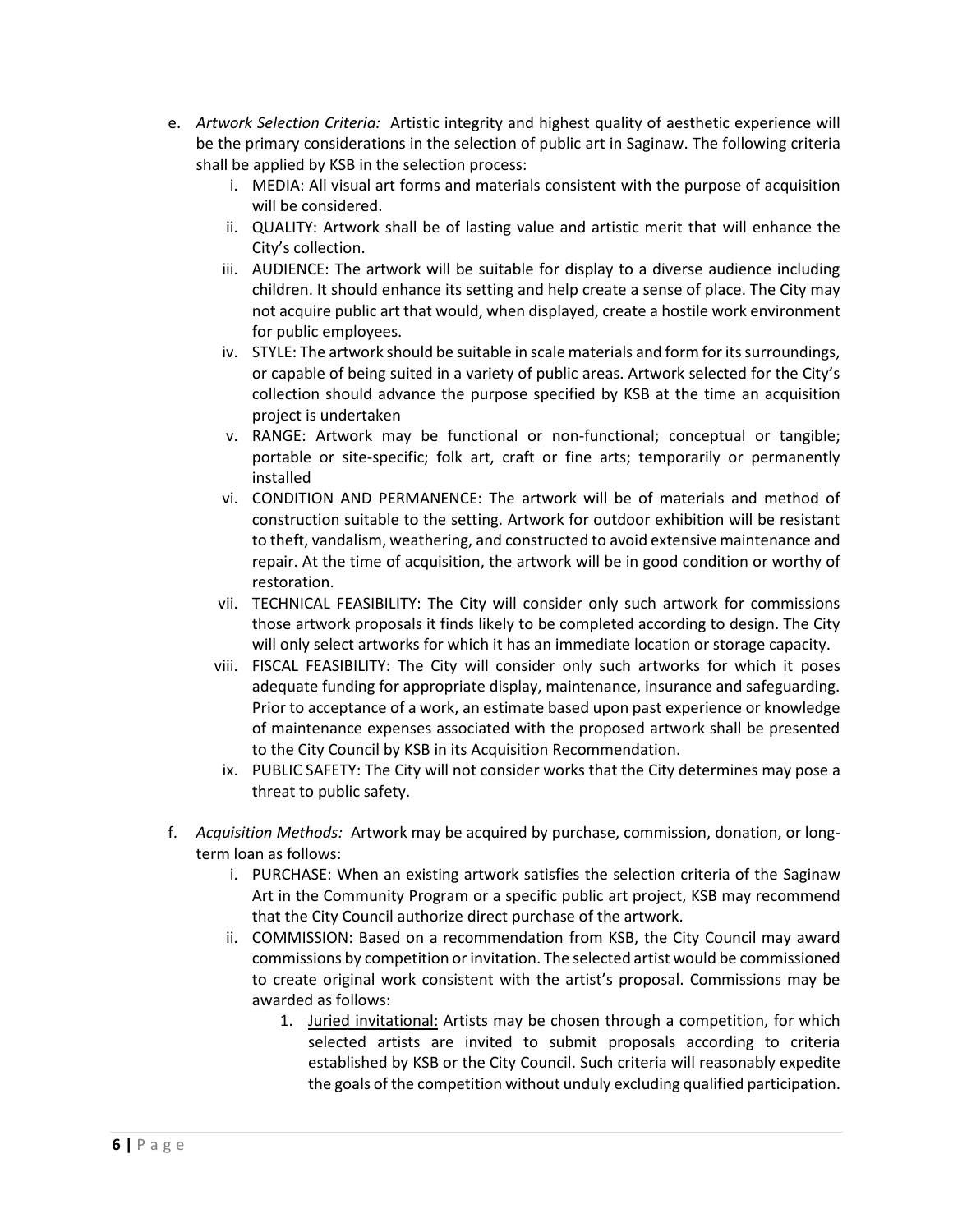- 2. Open Competition: Artists may be chosen through a competition whereby all artists are invited to submit their qualifications (RFQ) as demonstrated by past work, past experience with public art, and successful completion of previous projects similar in scope and demand. Those artists meeting the qualification requirements established by KSB or the City Council will then be asked to submit a proposal; or
- 3. Invitation: Artists chosen by KSB or a duly authorized Art Selection Panel on the basis of their qualifications, as demonstrated by past work, past experience with public art, and successful completion of previous projects similar in scope and demand will be asked or paid to develop a proposal.
- iii. DONATION: KSB may recommend that the City Council accept artwork offered as a contribution to the City by a citizen if the work satisfies Saginaw Art in the Community Program selection criteria and an appropriate site exists to exhibit the work.
- iv. LOAN: When an existing artwork satisfies Saginaw Art in the Community Program selection criteria and is suited to a particular purpose or is well-suited to a particular site, KSB may recommend that the City Council authorize the City to borrow the work from the artist or owner. The terms of the loan, including the periods for which the work is loaned, any instructions for proper care and maintenance of the work, and all relevant insurance arrangements, shall be specified in a Loan Agreement.
- g. *Ownership of Purchased, Commissioned or Donated Artwork*
	- i. Artwork purchased, commissioned, or accepted as a donation will be the property of the City of Saginaw. Title for each work will be transferred to the City as necessary.
	- ii. Upon acquisition of an artwork, the relationship between the City and the artist will be defined by a contract addressing the terms of the acquisition, any instructions for proper care and maintenance of the work, and any special agreements regarding copyright, reproduction and resale issues, and/or manner in which the work may be deaccessioned.
- h. *Responsibilities of Artists/Donors*
	- i. When an artwork has been selected for inclusion in the Saginaw Art in the Community Program, the artist or donor must agree to:
		- 1. Sign and abide by the terms stated within the Acquisition Contract;
		- 2. Execute, complete and deliver the work at agreed upon date and time;
		- 3. Maintain an effective working relationship with the project team and City staff;
		- 4. Advise KSB immediately of any significant changes to the scope, materials or design of the work after contract is signed (all changes must be reviewed and approved prior to completion);
		- 5. Personally design and execute the work, working with City staff in connection with site preparation and installation, unless otherwise stipulated in the contract;
		- 6. Warrant that the work is the original product of the designated artist's creative efforts and does not infringe on any third party's copyrights or other intellectual property rights; and
		- 7. Correct or allow correction of any safety issues not foreseen in the installation of the artwork, or that develop after the artwork has been on public view.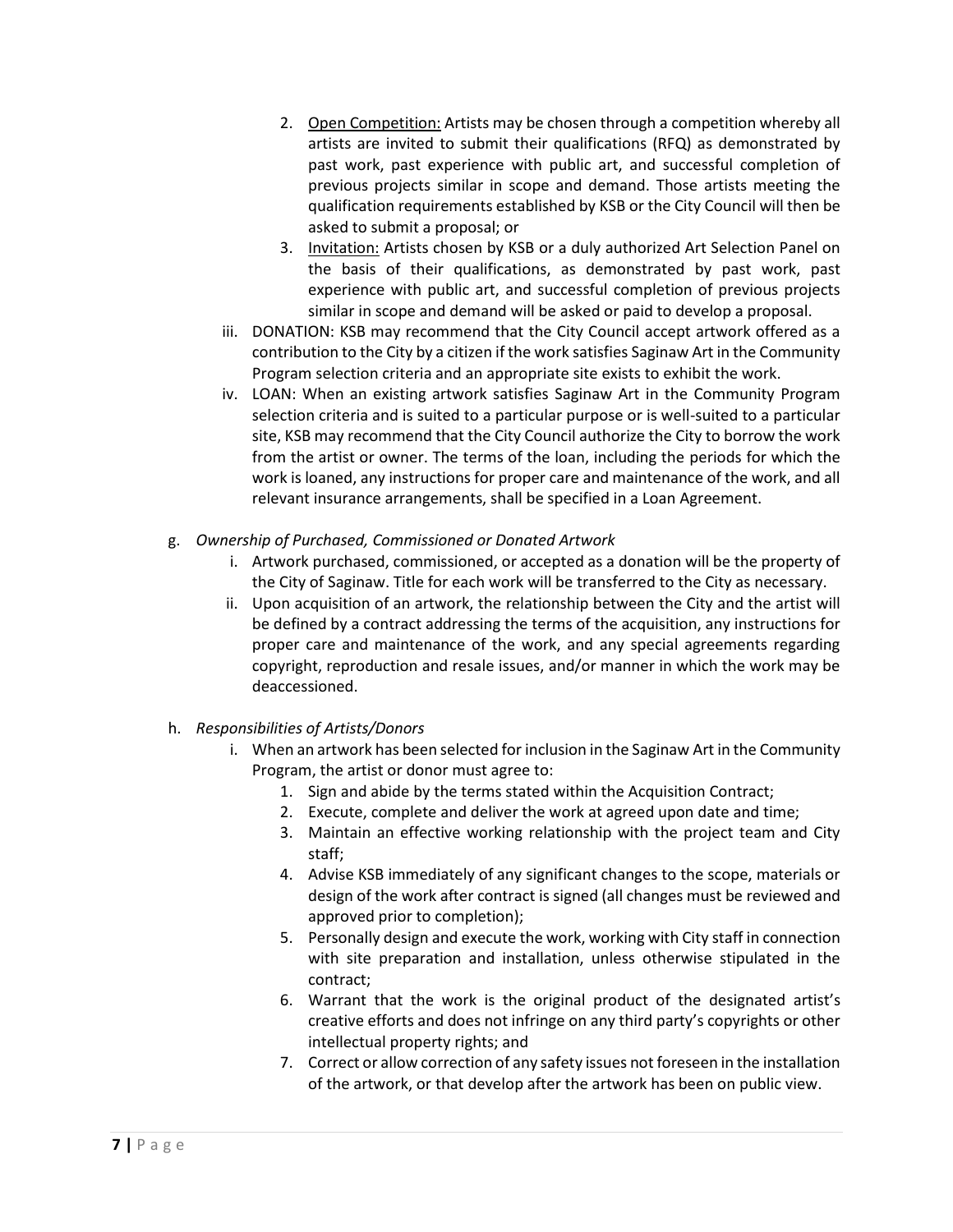- i. *Criteria for Artwork Placement:* When identifying the proposed location of artwork, KSB shall consider the following:
	- i. Public Safety;
	- ii. Visibility;
	- iii. Lighting;
	- iv. Traffic patterns, interior, exterior, foot and auto;
	- v. Function of the existing facility or site;
	- vi. Relationship of the proposed artwork to pre-existing artworks on the site;
	- vii. Future development plans for the area:
	- viii. Landscape design;
	- ix. Environmental assessment;
	- x. Public accessibility;
	- xi. Appropriateness of the physical characteristics of the site; and
	- xii. Relationship of the social and cultural identity of the immediate local community.
- j. *Public Safety:* No Artwork will be displayed before the City has inspected it and ascertained that it poses no threat to public safety. Through evaluation by qualified staff, the City will ascertain that no aspect of the installed artwork creates a substantial risk of injury when the work and any adjacent property are used with due care and in a reasonably foreseeable manner. The City will further ascertain that installation of the work will not pose a substantial or unreasonable risk of serious bodily harm to persons near the work or on adjacent property with due care appropriate to their age in a reasonably foreseeable manner. After an artwork has been installed, the City will monitor the installation as needed to ensure that no such risks are created due to changed circumstances.
- k. *Removal of Public Art:* The City shall remove and dispose of works of art when it finds such action to be in the public interest based on the following:
	- i. The artwork has no relevance to the collection or serves no exhibition function.
	- ii. The artwork has been vandalized and is unable to be repaired for any reason, including physical, structural or financial reasons.
	- iii. The artwork no longer meets the current standards for public art.
	- iv. The artwork is no longer repairable or is in a seriously deteriorated condition.
	- v. Due to the concerns for public safety if an artwork becomes a hazard or a public liability.
	- vi. Removal should not be based on current fashion or taste. Recommendations for removal of public art shall be directed to the City Council. If the City Council determines a review is appropriate, it shall follow the same procedures as outlined for the application for new artwork.
- l. *Deaccession of City-owned Artwork:* The City of Saginaw recognizes that the deaccession of artwork must be handled with great care, as concern that public art might be disposed of to pay operating expenses or satisfy changing desires of the City could discourage potential donors or artists. Moreover, haphazard deaccession could cause irreparable harm to the City's collection. The City of Saginaw has a fiduciary obligation to maintain the collection for the benefit of its citizens. KSB may recommend that an artwork should be permanently removed from the City's collection according to the procedures that follow:
	- i. CRITERIA FOR SELECTING WORKS FOR DEACCESSIONING. A work may be deaccessioned if at least one of the following applies: